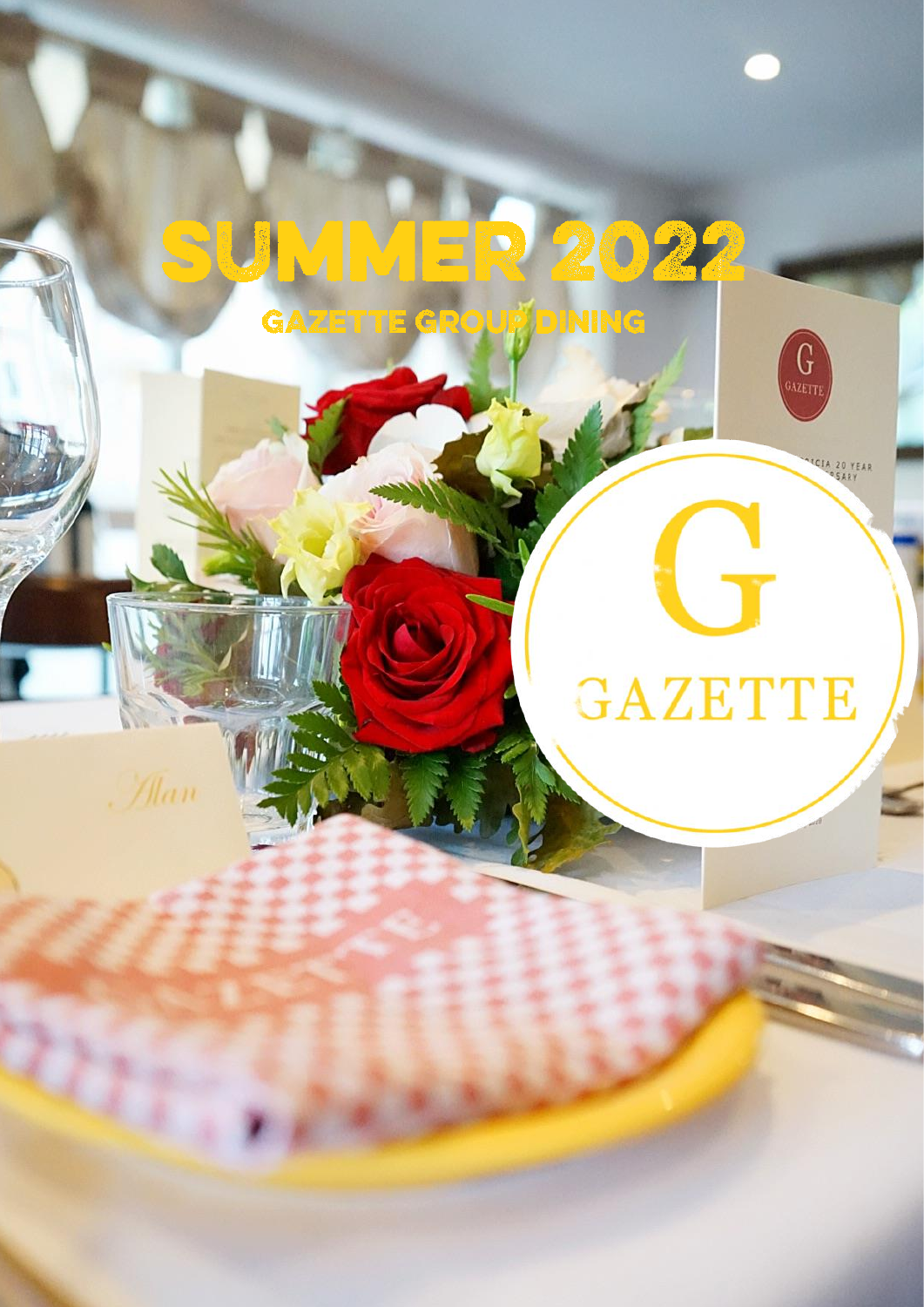# "EASY TO USE"

# ORGANIZATION PACK

**Choices made simple** 

**Pe r s o n a l i z e d e v e n t s**

**B u d g e t m i n d e d**

Thank you for your interest in our private dining, group and party facilities.

This pack provides help & ideas on choosing the appropriate room and getting your table plan set up, we will also assist in deciding on the perfect menu and accompanying wine through to making sure that it all falls within your budget, and not forgetting lots of ideas on final touches.

You will get your own PA who will help you from the planning to the actual event.

Make a couple of choices, then relax we'll take care of the rest and make it a party you can be proud of, and designed so that your guests remember it dearly.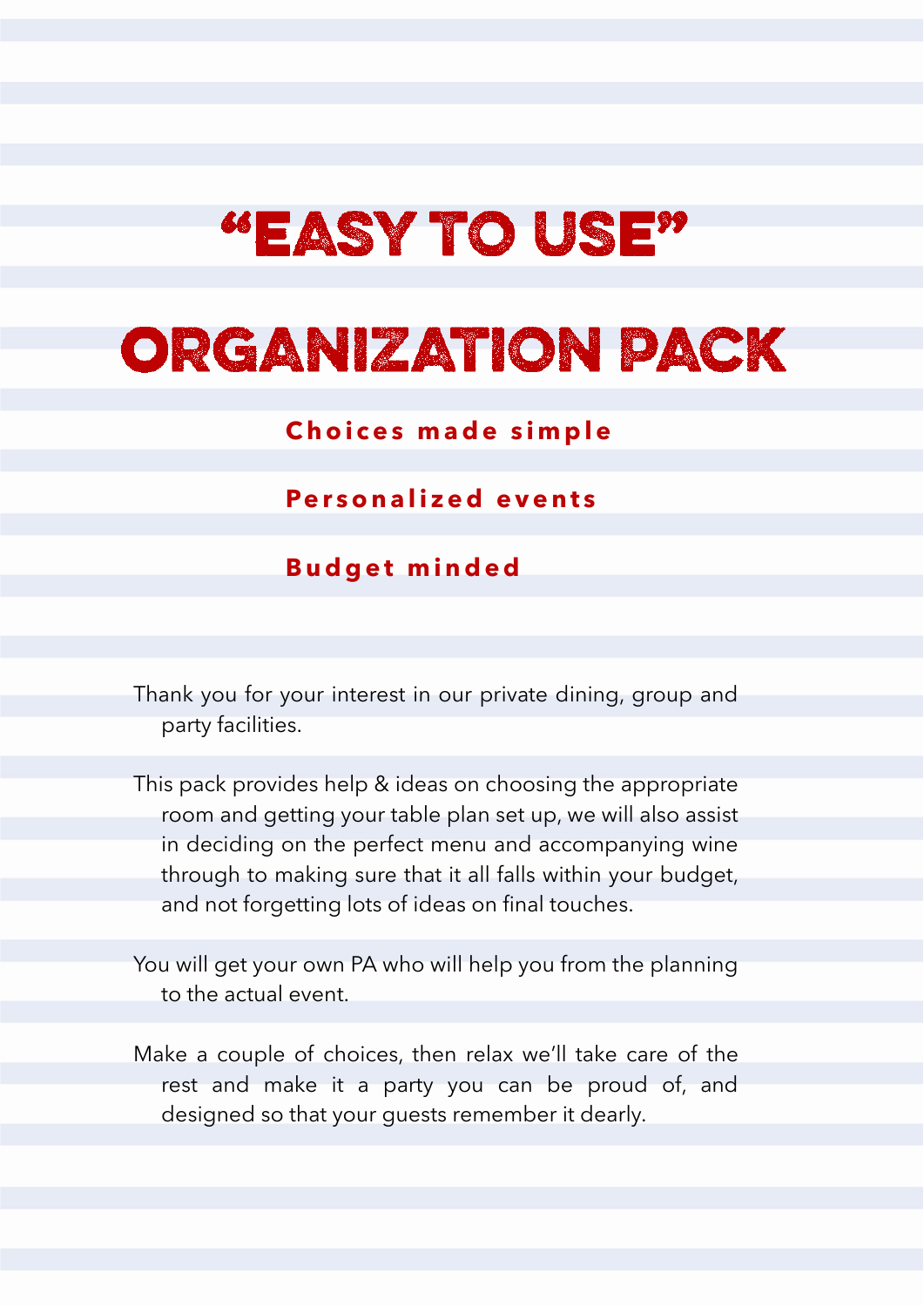### **WHAT ARE MY OPTIONS?**



### **Choosing the right menu**

Each menu is balanced between Vegetarian, Fish & Meat options. Pick a menu or feel free to "mix & match" from the different menus and even include one of our signature dishes in your choices, we will then price it up accordingly.

Once you decided on the menu , let us manage the rest: we will send you a **link,** insert your quest's name and email, choices will come directly to us, it's that easy !!!

### **MY BUDGET...**

### **The quotation**

Once your basic choices have been made, we aim to offer you, prior to the event, a full breakdown of your cost, this will include an estimation of the drinks consumption, food choices and service charge with no "surprise" on the day.

From then on…. you decide and set the bar at your chosen level !!! we'll stick to it, or we can even let you know discreetly where you stand during the event.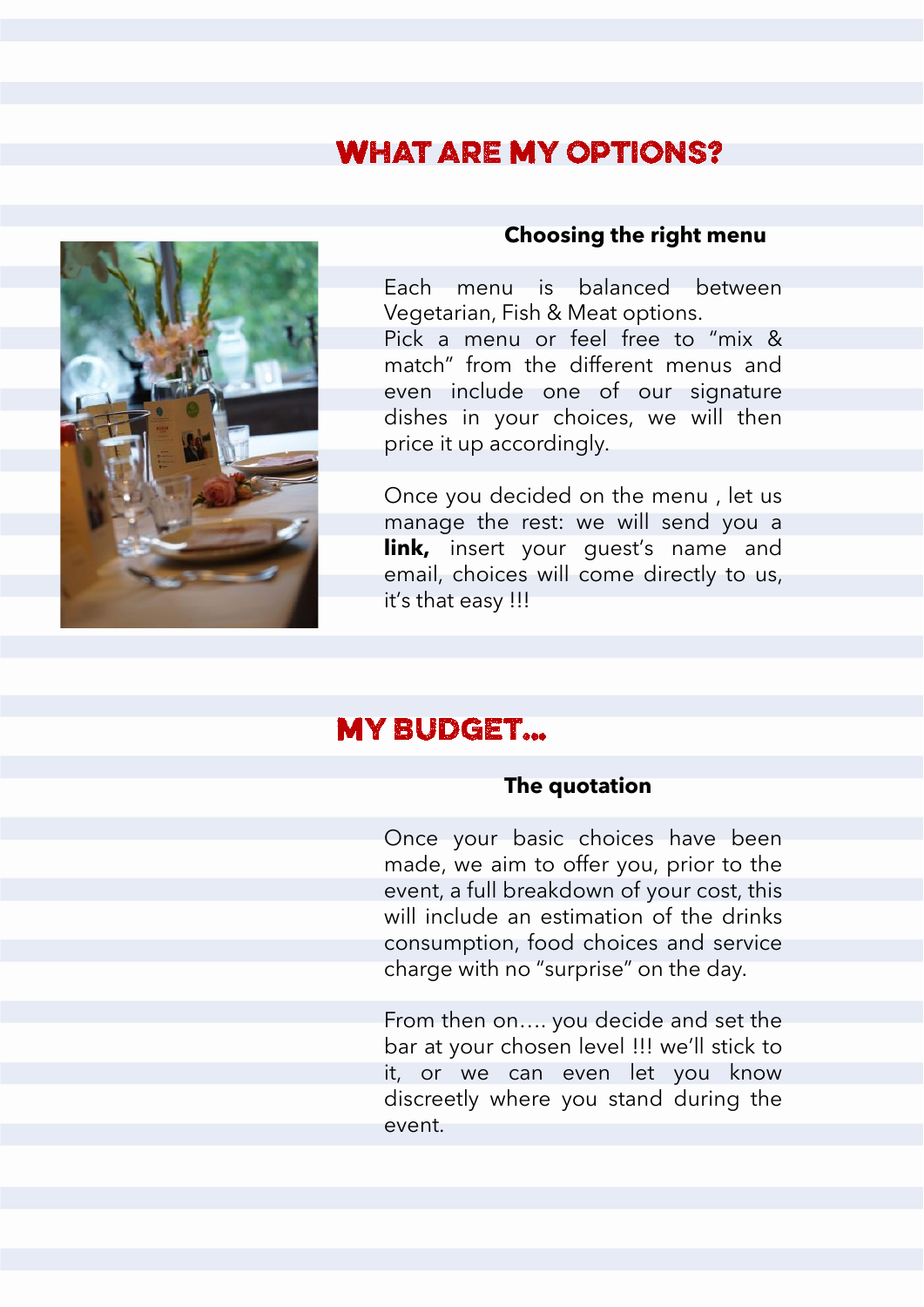### **MENU DES AMIS**

**£28**

### **MENU GOURMAND**

**£35**

#### **AMUSE BOUCHE**

**GASPACHO**

Melon Gaspacho, Bayonne ham & balsamic crouton

#### **ENTRÉES**

**RILLETTES** Duck rillettes, toast & gherkins

OR

**SAUMON** Salmon ceviche, leche de Tigre, cucumber, red pepper & coriander

OR

**CHÈVRE** Goat cheese Crottin & grilled courgette on tartine, honey & baby leaves

#### **AMUSE BOUCHE**

**GASPACHO** Melon Gaspacho, Bayonne ham & balsamic crouton

#### **ENTRÉES**

**FOIE GRAS** Foie gras terrine, apple compote & lemon, toasted brioche

OR

**CREVETTES** Sauté prawns, leek salad, Xérès dressing, mimosa egg & crispy shallots

OR

**TOMATE** Black krim tomato & sea weed tartar, feta cream & black garlic

#### **PLATS**

**CAILLE** Quail fricassée, red cabbage & peppered pancetta compote, grape jus

OR

**CABILLAUD** Cod tournedos, heirloom tomato & courgetti salsa, pickled red onion.

OR

**TARTE TOMATE** Tomato tart, basil & garlic

OR

**ENTRECÔTE** Ribeye Steak (250 grs), Café de Paris butter, frites & baby spinach (£8 supplement)

**PLATS**

Grilled lamb fillet, cauliflower purée, roasted pistachio pesto, port reduction

OR

**AIGLEFIN**  Haddock fillet, green peas, smoked haddock & potato casserole, parmesan cream

OR

**RISOTTO** Beetroot & goat cheese risotto, parmesan crisp & herbs salad

OR

**ENTRECÔTE** Ribeye Steak (250 grs), bone marrow, red wine sauce, frites & baby spinach (£4 supplement)

#### **DESSERTS**

**RIZ AU LAIT**  Coconut rice pudding, grilled mango & passion fruit.

OR

**PETIT POT DE CHOCOLAT**

Little chocolate pot & freshly cooked "Madeleines"

**DESSERTS**

**FONDANT** Chocolate fondant, vanilla ice cream

OR

**TARTE CITRON** Lemon curd, sablé & meringue

### **AGNEAU**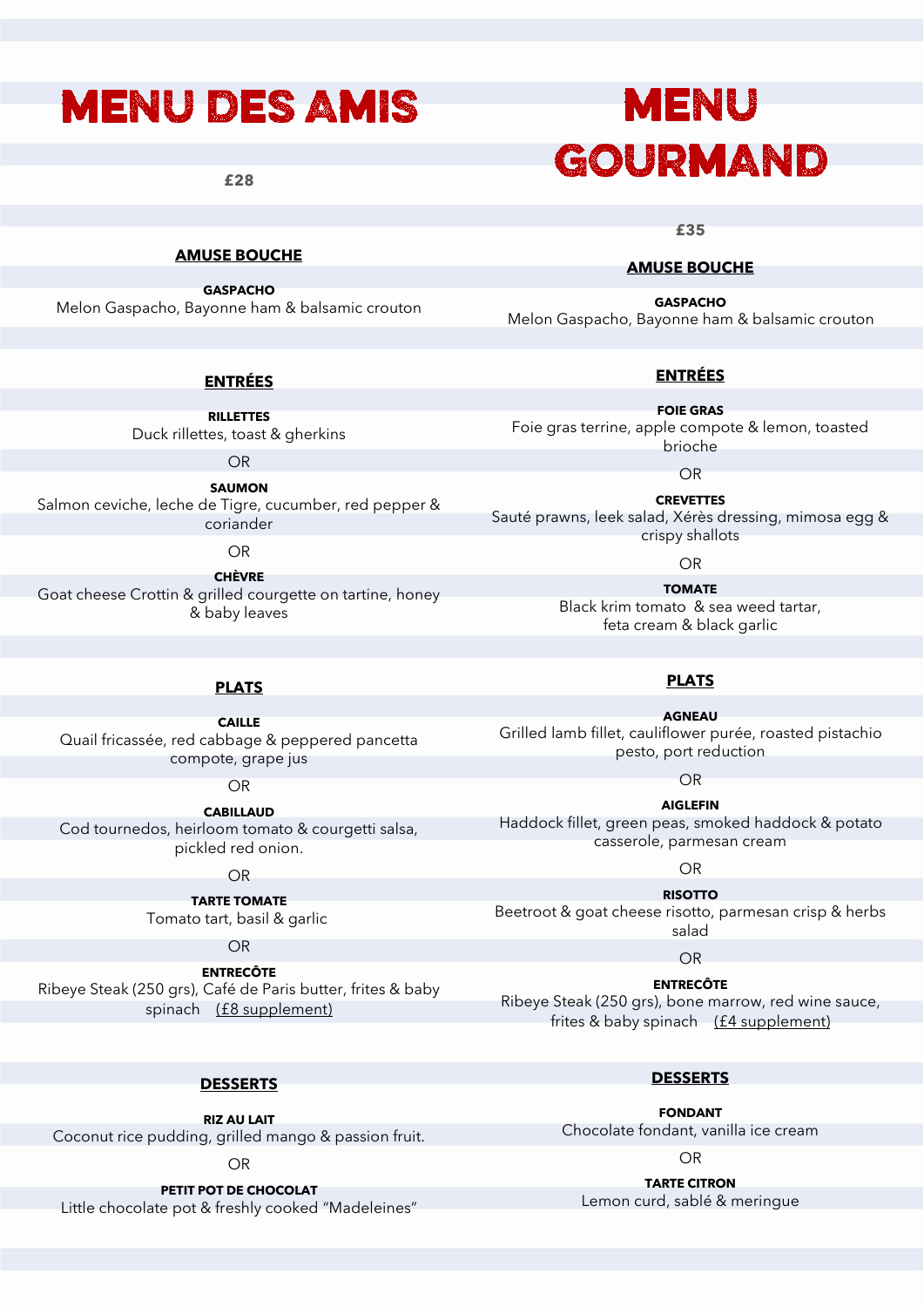## **MENU "BON VIVANT"**

**£44**

#### **SHARING PLATTER**

**PLATEAU GAZETTE**

Plateau GAZETTE charcuteries, rillettes, home-made terrine & condiments

#### **ENTRÉES**

**CROTTIN DE CHÈVRE** Crispy goat cheese, mix vegetables & sesame dressing

OR

**CRABE** Dressed crab with purple potato, fennel salad, radish & flour crisp

OR

**FOIE GRAS** Pan fried foie gras, roasted pear, port reduction, parmesan biscuit crumble

#### **PLATS**

**THON**  Seared tuna, courgetti & tomatoes, pickled red onion & mix leaves

OR

**CANARD** Breast of duck, grilled aubergine, green curry sauce

OR

**CHATEAUBRIAND** Chateaubriand of beef fillet, Frites & béarnaise sauce (£4 supplement)

OR

**RISOTTO** Wild mushrooms risotto, parmesan crisp

#### **DESSERTS**

**TARTE TATIN**  Apple tart Tatin

OR

**SOUFFLÉ** Praliné soufflé

OR

**T-BREIZZZ** Brittany style tiramisu with salted butter caramel & pear



**A gastronomic journey through the favorite terroirs of Chef Pascal Even**

Enjoy a unique 6 courses surprise menu following the flavors of the season.



**£65**

**MENU DU CHEF**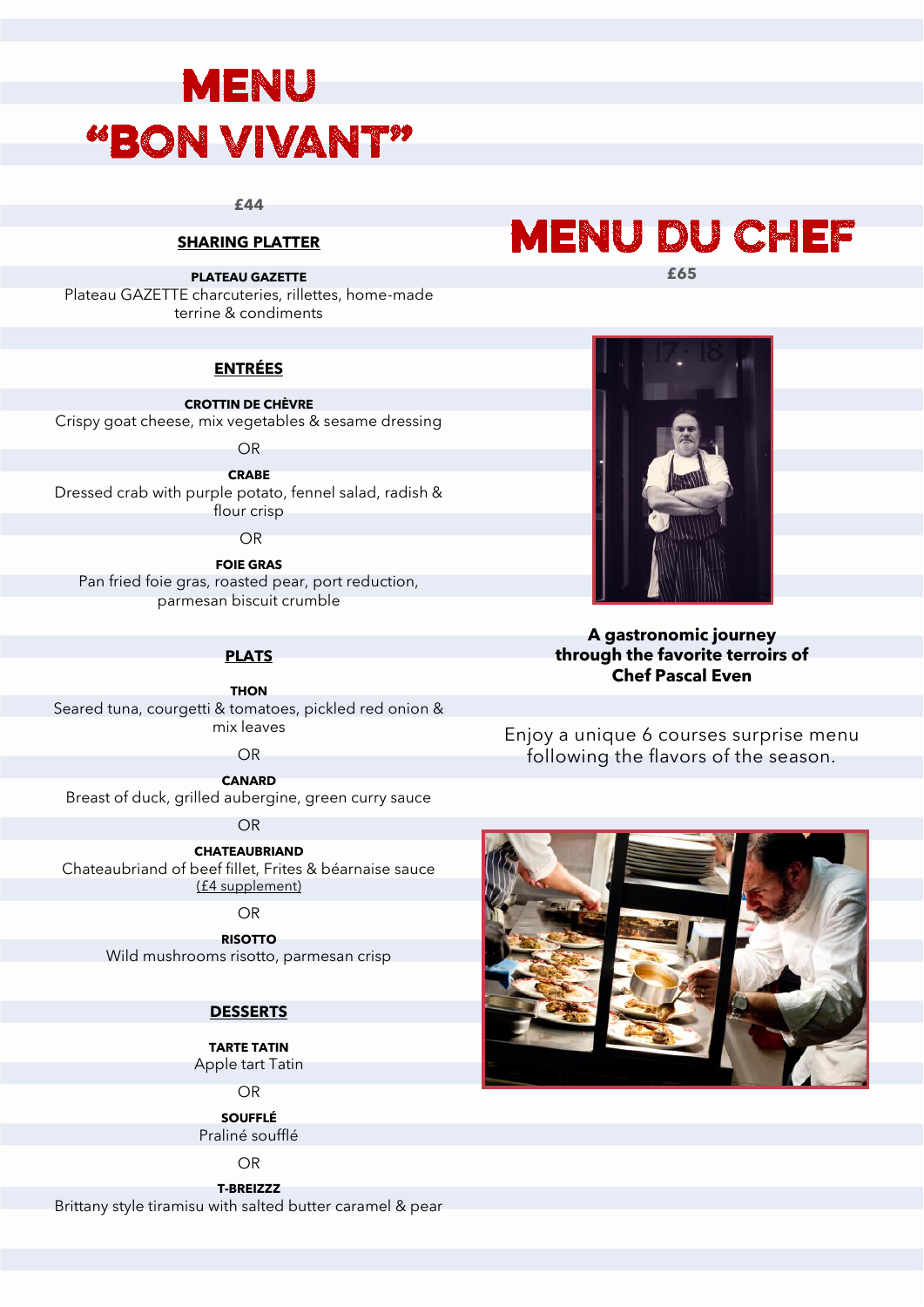### **MENU JARDIN**

(vegetarian)

**£28**

### **MENU JARDIN**

(vegan)

**£32**

**ENTRÉES**

**AVOCADO TARTINE** 

#### **ENTRÉES**

**BEETROOT TARTINE** 

Beetroot & goat cheese "tartine", honey roasted walnuts

OR

**LA CRÈME DE LA CRÈME** Cauliflower cream & roasted nuts

OR

**ENDIVE**

Chicory salad with Roquefort, apples & walnuts dressing

#### **PLATS**

 **CHÈVRE** Warm goat cheese & potato gateau, mix leaves

OR

**TARTE TOMATE** Tomato tart, basil & garlic

OR

**GNOCCHI** Gnocchi, parmesan cream, oyster mushrooms & chives

**DESSERTS**

Same as those chosen for the party

We encourage you to enquire with your guests about any dietary requirements and allergies so we can ensure a safe and enjoyable experience for them.

They will also be able to insert a comment when making their choices via the link.

Crushed avocado "tartine", cherry tomato & honey roasted walnuts OR

**SALADE QUINOA** Quinoa, avocado, grapefruit, cashew nuts, cherry tomato & chives

OR

**BUDDHA** Broccolis, avocado, sweet potato, quinoa & chickpeas, confit pepper dressing

**PLATS**

**AUBERGINE** Aubergine confit, avocado purée, curcuma & vegetables chutney

OR

**TOMATE** Tomato & aubergine caviar, rocket & balsamic

OR

**RISOTTO** Courgette risotto, root vegetables crisp salad

#### **DESSERTS**

**CITRUS** Citrus cocktail, sorbet & fruits

OR

**SALAD** fruit skewers & red coulis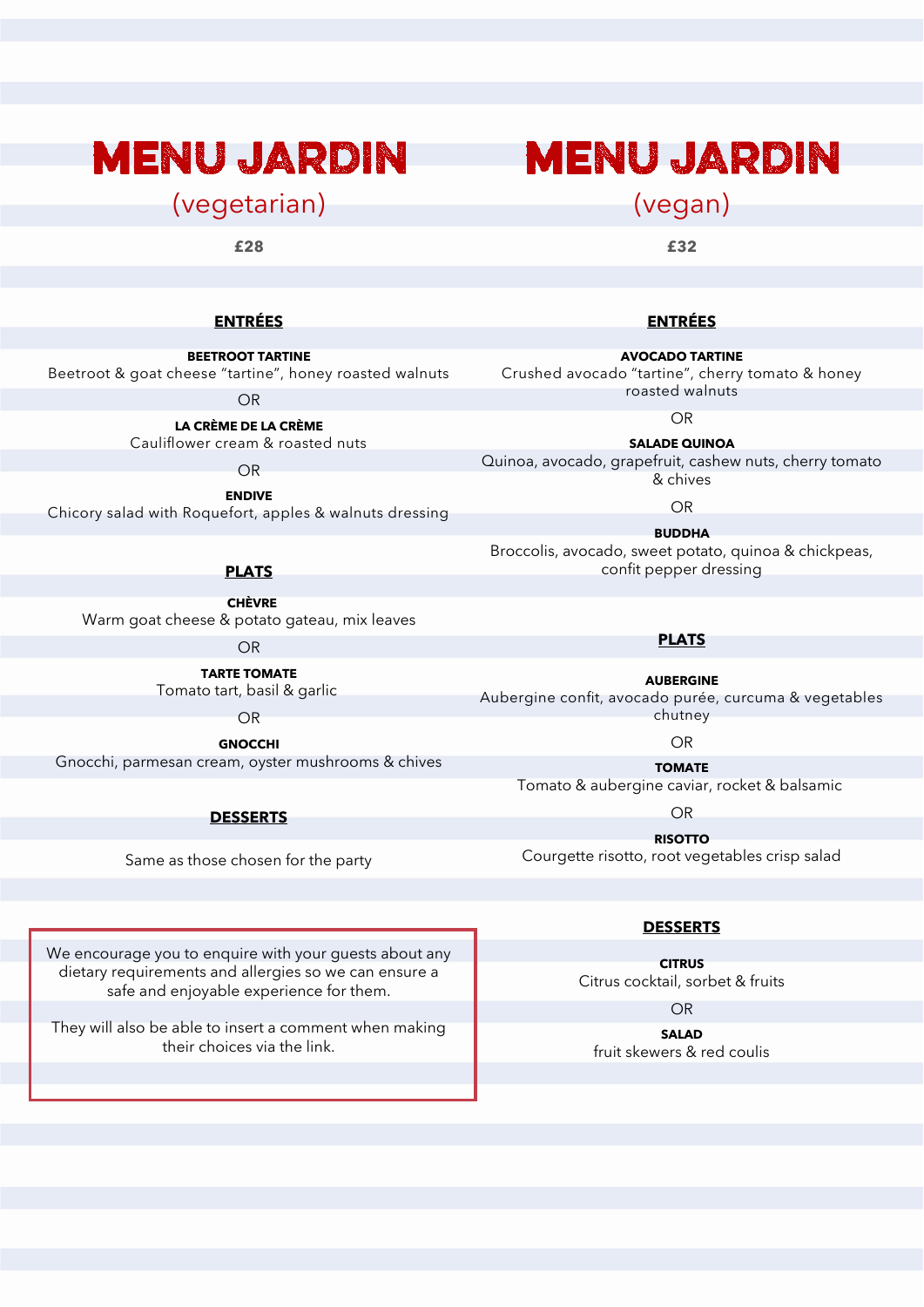

# CANAPÉS

To compliment the "aperitif". You can access a larger selection of canapés on our catering website [www.gazettecatering.co.uk](http://www.gazettecatering.co.uk)

**£2**

CANARD RÉMOULADE Home smoked breast of duck, celeriac "rémoulade"

CAMPAGNE « Country » terrine, onion marmalade on toast

SAUMON BLINIS Smoked salmon, warm blinis & chive cream

PISSALADIÈRE Southern confied onion crispy tart with olives & anchovies

CROTTIN CHAUD Goat's cheese " crottin" gratine, honey, peppers & courgettes, baby leaves

**CERISE** Cherry tomato filled with goat cheese & fresh herbs **£2.5**

CROQU Truffled croqu' with ham & creamy cheese

AUBERGINE TEMPURA Aubergine tempura, avocado purée, black sesame & lime dressing

CEVICHE Salmon ceviche, lime coriander & pomegranate

> PARFAIT Foie gras & chicken parfait, beetroot

> > CRABE Crab & avocado club

TARTARE Tuna tartare with fresh herbs & strong mustard on crostini

> **CROQUETTE** Fish cake, tartare sauce

FOIE GRAS Foie gras terrine & onion jam

### **SIDE ORDERS**

each serves 2 or 3 persons

| Green Lettuce Salad                         | £3 | Mixed salad              | f4 |
|---------------------------------------------|----|--------------------------|----|
| Green Beans                                 | f4 | Baby Spinach & Garlic £4 |    |
| Provençal Garlic Tomato £4 Frites "GAZETTE" |    |                          | f4 |
| Buttered Mash Potato £4                     |    | <b>Gratin Dauphinois</b> | £5 |

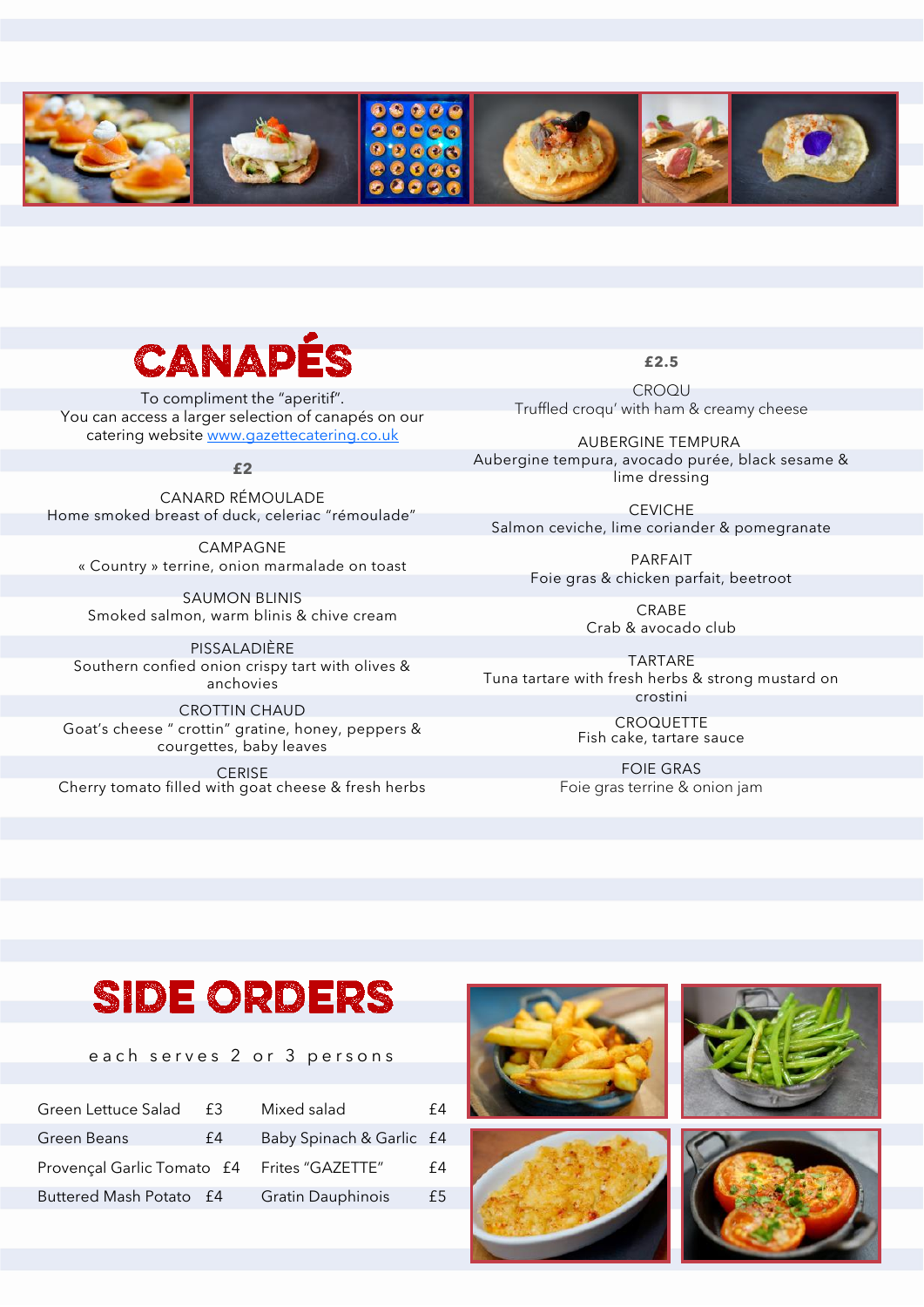### FROMAGES

#### **£9.8** / pers.

Our selection of cheese is sourced from the Terroirs of France and naturally follows each season. We recommend cheese to be served on a large wooden board in the center of the table for everyone to share but it can also be served individually. Please advise if you wish for the cheese to be served

#### **before** or **after** dessert .

### **BIRTHDAY CAKES**

Our cakes are prepared "in house" and bespoke to your requirements. Should you have a specific cake request, our chefs will be delighted to try and make it feasible. Our cakes also include the embarrassing song!!!.

#### **DACQUOISE**

£6 / pers. Chocolate "Dacquoise" with praliné crust A biscuit base made of praliné & hazelnuts topped with chocolate mousse &

covered in dark chocolate



#### **MILLEFEUILLE**

£6 / pers. Red fruit millefeuille Slightly caramelized puff pastry layers with "mousseline" cream & seasonal red fruits.



#### **PARIS-BREST**

£6 / pers.



Famous French cake made with choux pastry filled with praliné mousseline.



#### **CROQU'EN BOUCHE**

£7 / pers.

Choux pastry filled with crème pâtissière covered in caramel









Please indicate any specific wording to appear on the cake & the number of candles, we can also organize a glass of Sparkling wine or Champagne.

Note that any of our cakes can replace the desserts of your chosen menu (Additional cost may apply), alternatively you may also order just a small one to be served with coffee.

\*\* Note that GAZETTE charges a discretionary charge of £5 per person for "Cakeage"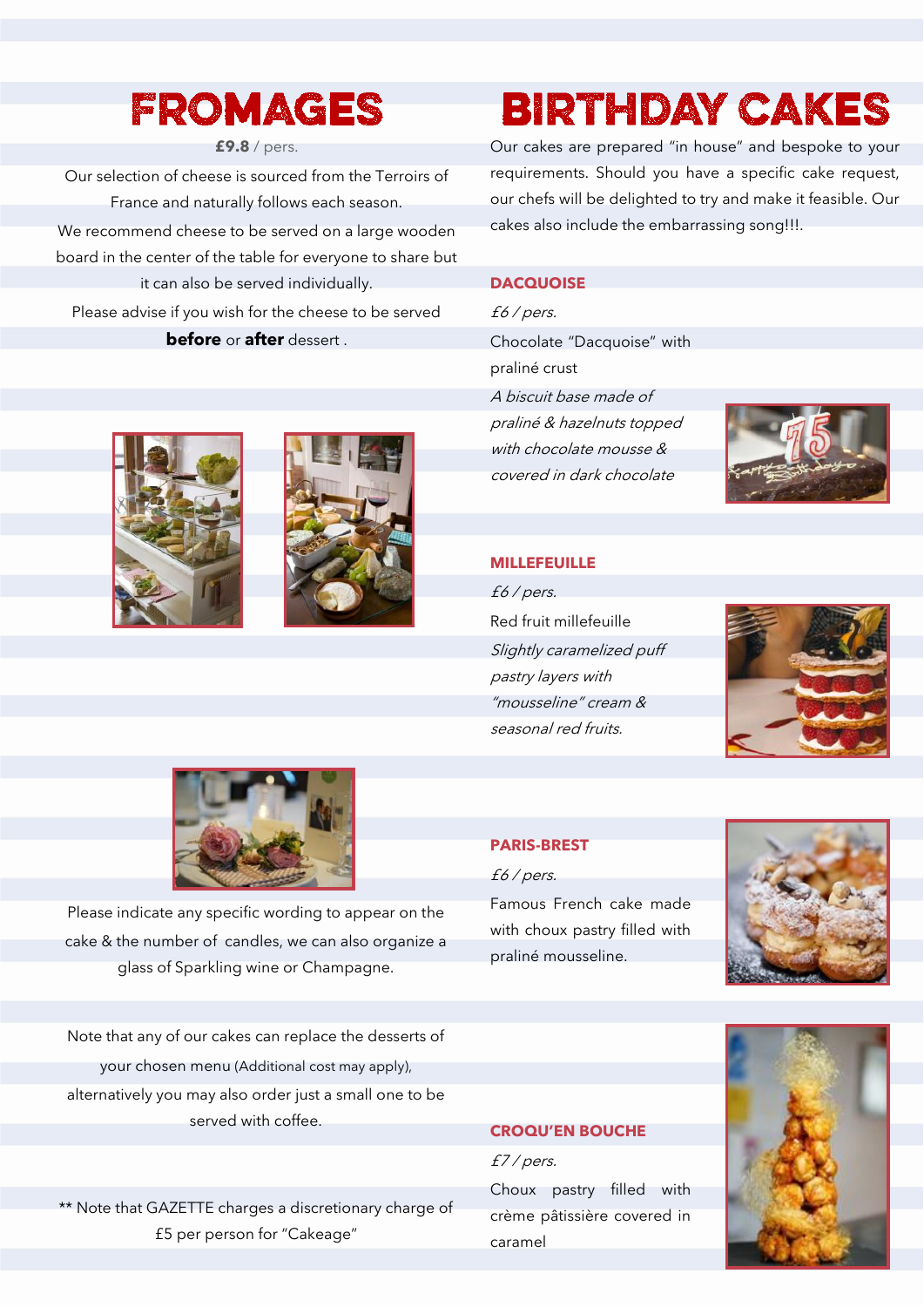### **WINES & DRINKS**

**Our full drink list is available to view online www.gazettebrasserie.co.uk**

#### **WE MAKE IT EASIER**

An easy option is for you to indicate your budget per bottle and a 2/3 words description of your favourite wine and we'll happily offer our expertise.

#### **WITH OUR NAME ON IT**

We proud ourselves with an extraordinary House wine produced exclusively for our restaurants in the prestigious appellation of Provence, the "Coteaux Varois".

The wine is organic and produced in a vineyard totally free of herbicides and pesticides, look for GAZETTE VINEYARDS on our list, in all 3 colours.





When you make it special, we make it EXTRA special. Pre-order champagne for your party and we'll show up with a complimentary canapé.

(Conditions apply, available when ordering a minimum of 4 bottles)

#### **COCKTAILS & DIGESTIFS**

Organise your cocktails in advance with some amazing Bellinis, Mojitos or freshly shaken Espresso Martinis as well as our famous Chichipanpan.











Note that our restaurant is situated in a residential area, we are concerned with the comfort of our neighbours and will kindly ask you and your quest to leave quietly.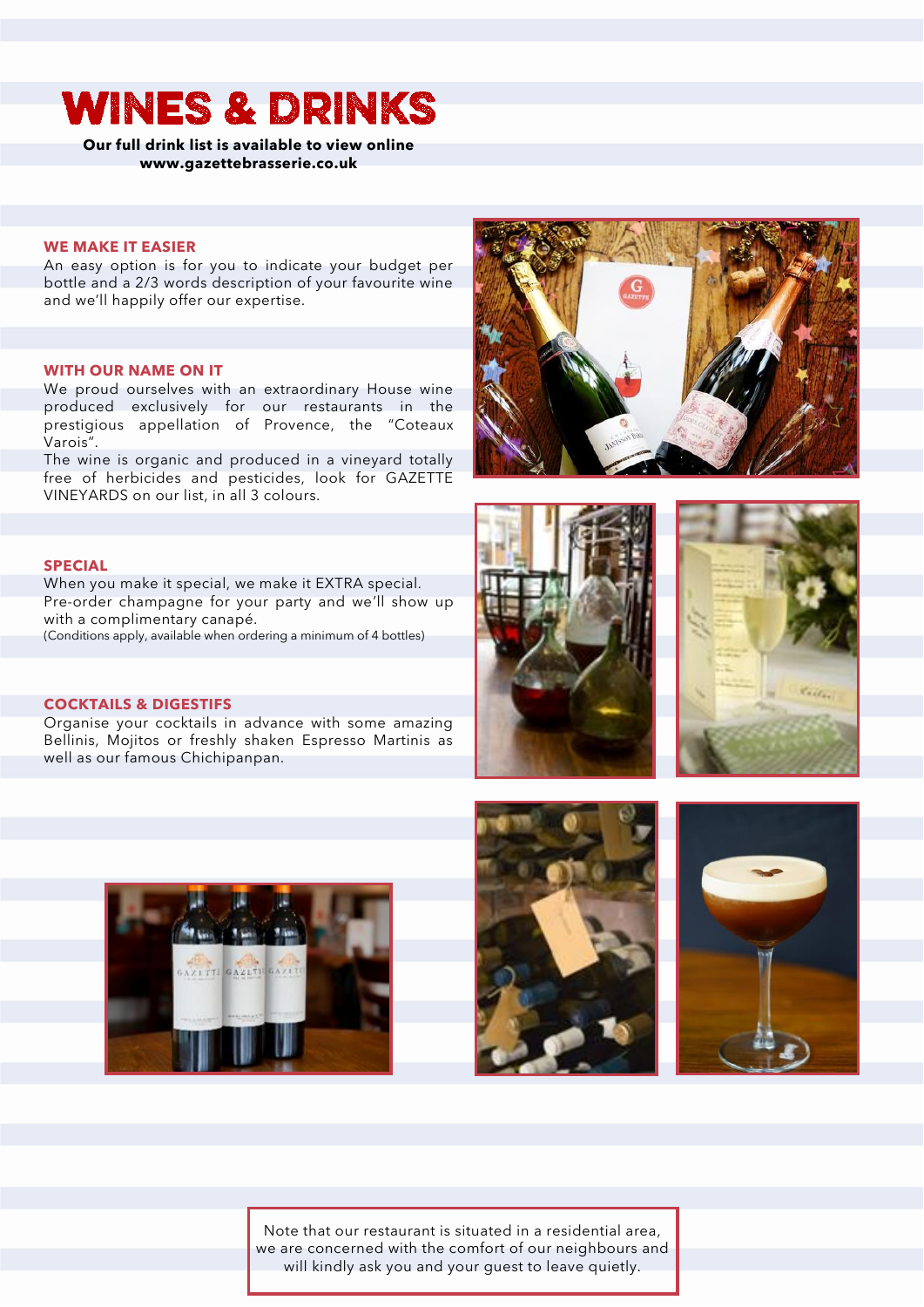### **FINAL TOUCHES**

#### **PERSONALISED MENUS**

Your guest receive your menu link by email in order to make their choices, we can make it special by adding a picture, logo or simply a sentence of your choice. We can also print your menus on the day, a little treat which will be a nice touch for your guests.

The menus will indicate your chosen food & drinks, a sentence of your choice.







#### **NAME CARDS** (Free of charge)

Simply forward a list of your guests by email and we will print your individual name cards. These will be ready for you to place on the table when you arrive, alternatively we can also place them for you when you provide us with your table plan.

#### **FLOWERS**

These can be organized with our local florist, please indicate your budget and requirements. We recommend from £20 to £30 per table center and from £50 to £ £100 for a large bouquet.







#### **TABLE CLOTH**

Our tables are made of slate, glass or wood, but they can also be covered with table cloth if required for an extra festive effect.

#### **DECORATION**

Feel free to decorate the room as you please, consult with us if you need to attach anything to the walls.